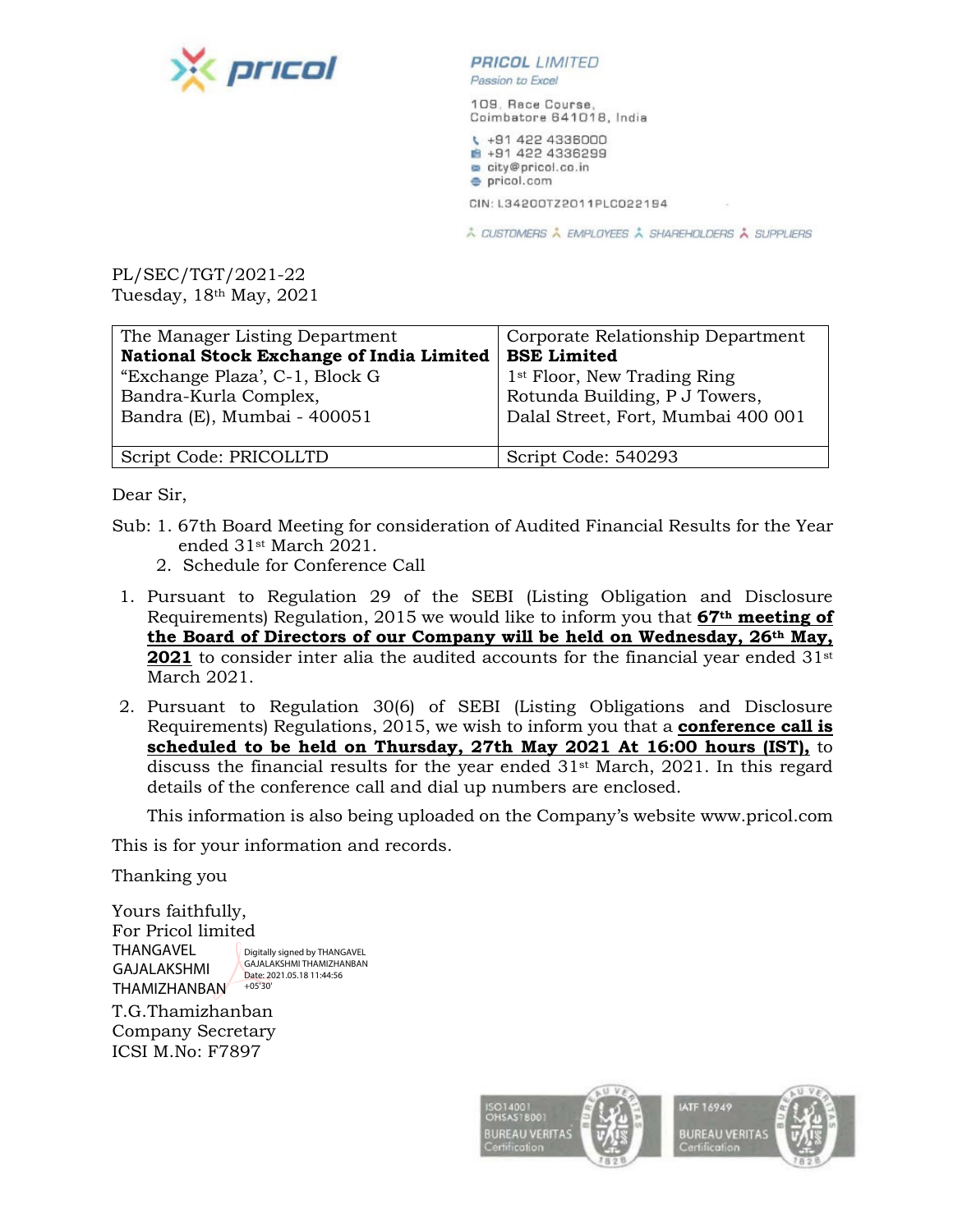

# **Pricol Limited**

## *Q4 & FY21 Earnings Conference Call*

## *Thursday, 27th May 2021 at 04:00 pm*

**Coimbatore, 27th May, 2021:** Pricol Limited, one of India's leading automotive components and precision engineered products manufacturer, will organize a conference call for investors and analysts on Thursday, 27<sup>th</sup> May, 2021 @ 04:00 pm to discuss the Company's Q4 & financial results. Following Members will represent the management of Pricol Limited on the call.

- 1. Mr. Vikram Mohan Managing Director
- 2. Mr. Krishnamoorthy Pattabiraman Chief Financial Officer
- 3. Mr. P.M. Ganesh Chief Marketing Officer
- 4. Mr. Siddharth Manoharan Head, Strategy & Special Projects

The conference call will follow Pricol Limited's financial results for the fourth quarter and full year ended March  $31<sup>st</sup>$  2021 which will be announced on Wednesday, 26<sup>th</sup> May, 2021. Following the announcement, the financial results will be available on the corporate website [www.pricol.com](http://www.pricol.com/)

#### *DETAILS OF THE CONFERENCE CALL*

| <b>Timing</b>                        | 04:00 p.m. IST on Thursday, $27th$ May, 2021 |
|--------------------------------------|----------------------------------------------|
| Conference dial-in Primary number    | +91 22 6280 1341 / +91 22 7115 8242          |
| <b>Hong Kong Local Access Number</b> | 800964448                                    |
| <b>Singapore Local Access Number</b> | 8001012045                                   |
| <b>UK Local Access Number</b>        | 08081011573                                  |
| <b>USA Local Access Number</b>       | 18667462133                                  |

### **Express Join with Diamond***Pass***™ No Wait Time**

[https://services.choruscall.in/DiamondPassRegistration/register?confirmationNumber=588208](https://services.choruscall.in/DiamondPassRegistration/register?confirmationNumber=5882084&linkSecurityString=1442c4f7e8) [4&linkSecurityString=1442c4f7e8](https://services.choruscall.in/DiamondPassRegistration/register?confirmationNumber=5882084&linkSecurityString=1442c4f7e8)